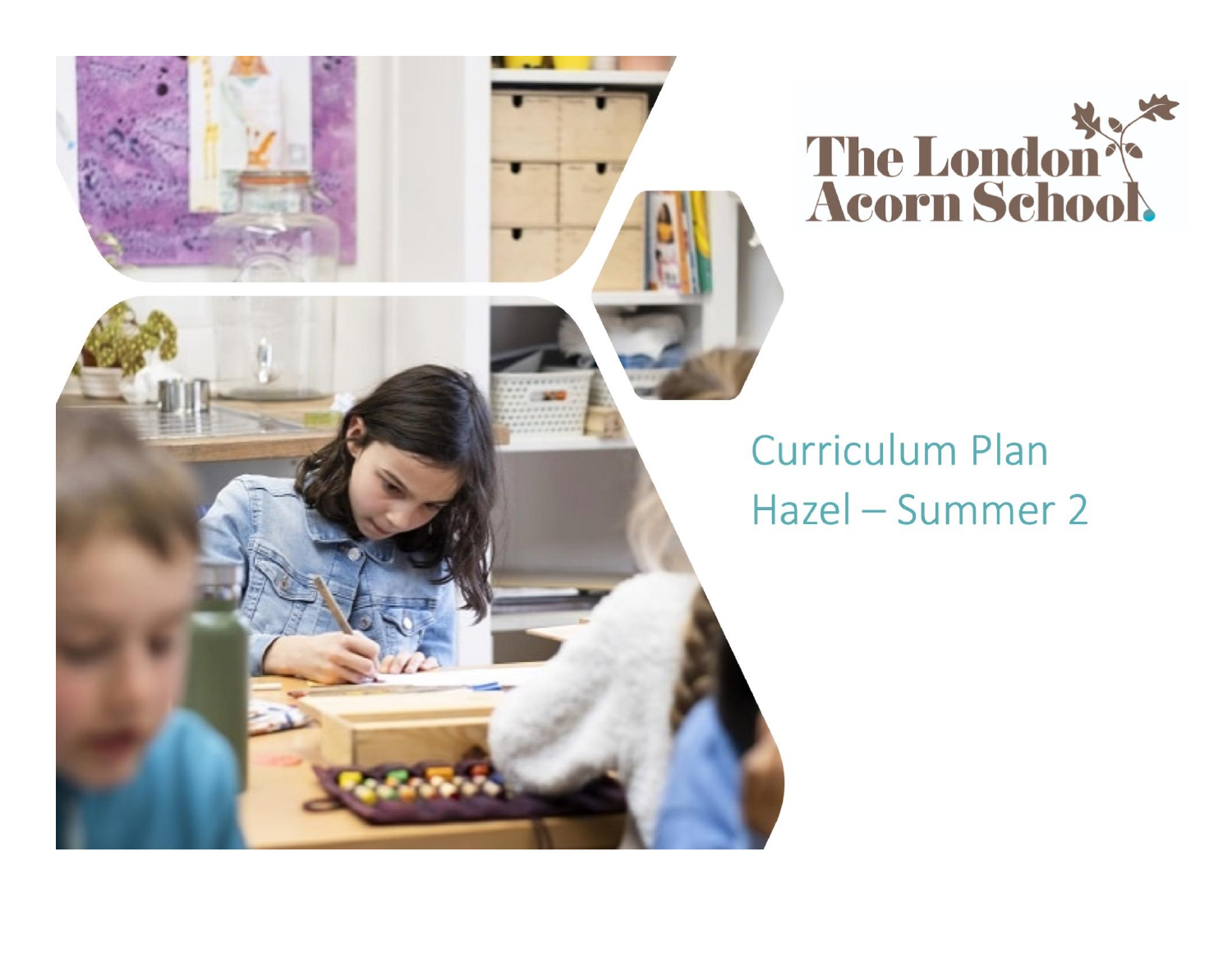

-Know what Europe is and how it is constituted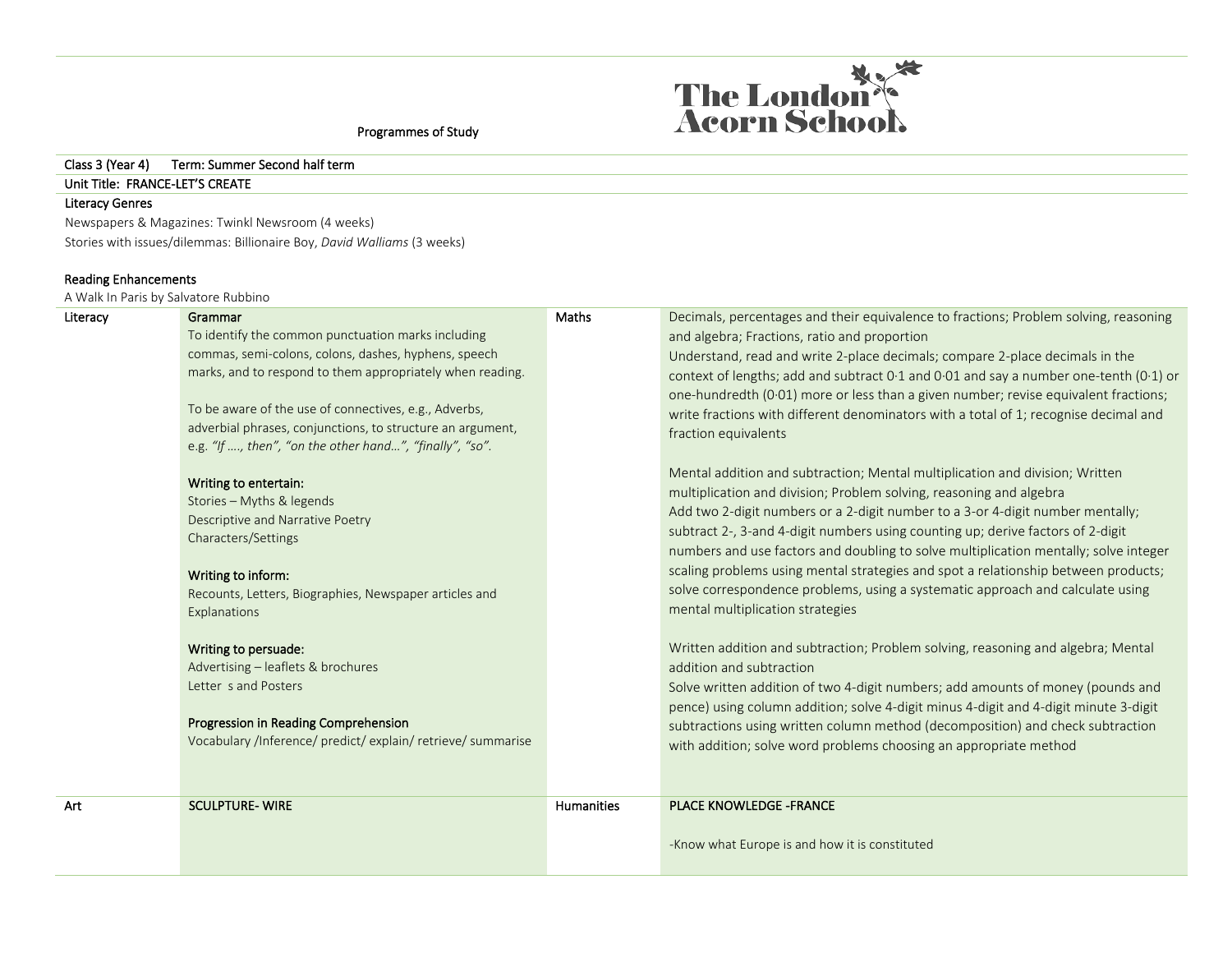|                           | -Understand that structures have a specific design to<br>strengthen and support<br>-Study the Eiffel Tower and its design, learn some facts<br>associated with the structurestri<br>-Understand the purpose of cross-sectional drawing and use it<br>in their design<br>-Explore ways of strengthening though the use of prototypes<br>=Use cutting and joining skills using wire and coils to add<br>shape<br>-Strengthen, stiffen and reinforce complex structures |                      | -Name and locate the countries of Europe<br>-Locate France and compare the similarities and differences with our own locality in<br>relation to the physical and human features<br>-Explore the diverse range of landscapes that France has to offer, including coasts and<br>mountain ranges<br>-Use digital mapping to identify the features of France (google earth)<br>-Research a key human feature in France, the Channel Tunnel. Describe and understand<br>its key aspects including trade links and economic activity |
|---------------------------|----------------------------------------------------------------------------------------------------------------------------------------------------------------------------------------------------------------------------------------------------------------------------------------------------------------------------------------------------------------------------------------------------------------------------------------------------------------------|----------------------|--------------------------------------------------------------------------------------------------------------------------------------------------------------------------------------------------------------------------------------------------------------------------------------------------------------------------------------------------------------------------------------------------------------------------------------------------------------------------------------------------------------------------------|
| Relationships and         | <b>CONFLICT RESOLUTION</b>                                                                                                                                                                                                                                                                                                                                                                                                                                           | <b>Forest School</b> | Effect of invasive species on riverbank structure - ID and remove Himalayan Balsam.                                                                                                                                                                                                                                                                                                                                                                                                                                            |
| Health                    | -Understand the terms 'conflict' and 'resolution'                                                                                                                                                                                                                                                                                                                                                                                                                    |                      | Bat (echolocation) game.                                                                                                                                                                                                                                                                                                                                                                                                                                                                                                       |
|                           | -Know what is meant by the terms 'negotiate' and'<br>compromise'                                                                                                                                                                                                                                                                                                                                                                                                     |                      | Weave midsummer crowns, make mandala.<br>Whittle, drill and knot mini sail boats, test position/weight/height of leaf sails; test on                                                                                                                                                                                                                                                                                                                                                                                           |
|                           | -Develop strategies to resolve disputes and conflict                                                                                                                                                                                                                                                                                                                                                                                                                 |                      | river.                                                                                                                                                                                                                                                                                                                                                                                                                                                                                                                         |
|                           | -Identify suitable compromises to situations to reach an                                                                                                                                                                                                                                                                                                                                                                                                             |                      |                                                                                                                                                                                                                                                                                                                                                                                                                                                                                                                                |
|                           | agreement<br>-Know how to respect and consider other people's needs as                                                                                                                                                                                                                                                                                                                                                                                               |                      |                                                                                                                                                                                                                                                                                                                                                                                                                                                                                                                                |
|                           | well as our own                                                                                                                                                                                                                                                                                                                                                                                                                                                      |                      |                                                                                                                                                                                                                                                                                                                                                                                                                                                                                                                                |
|                           |                                                                                                                                                                                                                                                                                                                                                                                                                                                                      |                      |                                                                                                                                                                                                                                                                                                                                                                                                                                                                                                                                |
|                           |                                                                                                                                                                                                                                                                                                                                                                                                                                                                      |                      |                                                                                                                                                                                                                                                                                                                                                                                                                                                                                                                                |
| Design and<br>technology/ | FOOD TECHNOLOGY-USING A HEAT SOURCE<br>-Identify the main foods that have originated from France                                                                                                                                                                                                                                                                                                                                                                     | Science              | <b>CHEMISTRY - STATES OF MATTER</b>                                                                                                                                                                                                                                                                                                                                                                                                                                                                                            |
| Woodwork                  | -Explore recipe ideas and identify main ingredients using a                                                                                                                                                                                                                                                                                                                                                                                                          |                      | -Know the differences between solids, liquids or gases and their properties.                                                                                                                                                                                                                                                                                                                                                                                                                                                   |
|                           | variety of sources (magazines, newspapers, books and online)                                                                                                                                                                                                                                                                                                                                                                                                         |                      |                                                                                                                                                                                                                                                                                                                                                                                                                                                                                                                                |
|                           | -Distinguish between preparation, ingredients and method<br>-Name kitchen equipment and use technical terms when                                                                                                                                                                                                                                                                                                                                                     |                      | -Know the effects of temperatures on substances and the rate of evaporation.                                                                                                                                                                                                                                                                                                                                                                                                                                                   |
|                           | cooking                                                                                                                                                                                                                                                                                                                                                                                                                                                              |                      |                                                                                                                                                                                                                                                                                                                                                                                                                                                                                                                                |
|                           | -Use whisking and measuring to prepare a crepe dish                                                                                                                                                                                                                                                                                                                                                                                                                  |                      | -Know how and why temperature affects the states of matter.                                                                                                                                                                                                                                                                                                                                                                                                                                                                    |
|                           | -With support, use a heat source to cook ingredients showing                                                                                                                                                                                                                                                                                                                                                                                                         |                      |                                                                                                                                                                                                                                                                                                                                                                                                                                                                                                                                |
|                           | awareness of heat temperature and use frying as a technique                                                                                                                                                                                                                                                                                                                                                                                                          |                      | -Know how evaporation and condensation is and how it relates to the water cycle.                                                                                                                                                                                                                                                                                                                                                                                                                                               |
|                           |                                                                                                                                                                                                                                                                                                                                                                                                                                                                      |                      |                                                                                                                                                                                                                                                                                                                                                                                                                                                                                                                                |
| <b>Religious Studies</b>  | <b>CHRISTIANITY (WORSHIP)</b>                                                                                                                                                                                                                                                                                                                                                                                                                                        | PE                   | <b>SAILING</b>                                                                                                                                                                                                                                                                                                                                                                                                                                                                                                                 |
|                           |                                                                                                                                                                                                                                                                                                                                                                                                                                                                      |                      | -Can identify the different parts of a boat.<br>-Can control the boats movement using the sail and the rudder for direction.                                                                                                                                                                                                                                                                                                                                                                                                   |
|                           |                                                                                                                                                                                                                                                                                                                                                                                                                                                                      |                      | -Be able to answer questions about boat safety.                                                                                                                                                                                                                                                                                                                                                                                                                                                                                |
|                           |                                                                                                                                                                                                                                                                                                                                                                                                                                                                      |                      |                                                                                                                                                                                                                                                                                                                                                                                                                                                                                                                                |